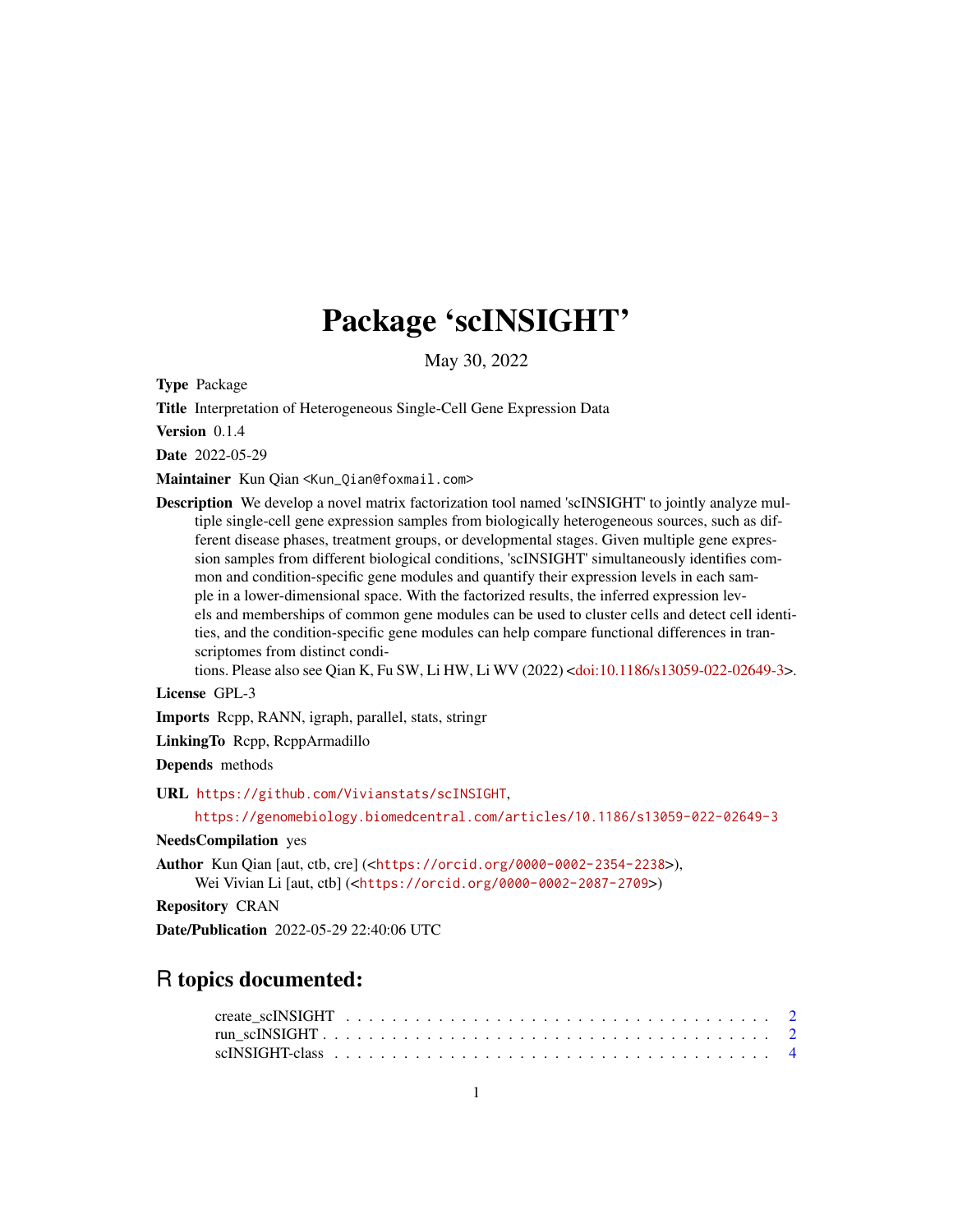### <span id="page-1-0"></span>**Index** [5](#page-4-0). The second state of the second state of the second state of the second state of the second state of the second state of the second state of the second state of the second state of the second state of the second

create\_scINSIGHT *Create an scINSIGHT object.*

### Description

This function initializes an scINSIGHT object with normalized data passed in.

### Usage

create\_scINSIGHT(norm.data, condition)

### Arguments

| norm.data | List of normalized expression matrices (genes by cells). Gene names should be |
|-----------|-------------------------------------------------------------------------------|
|           | the same in all matrices.                                                     |
| condition | Vector specifying sample conditions.                                          |

### Value

scINSIGHT object with norm.data slot set.

### Examples

```
# Demonstration using matrices with randomly generated numbers
S1 <- matrix(runif(50000,0,2), 500,100)
S2 <- matrix(runif(60000,0,2), 500,120)
S3 <- matrix(runif(80000,0,2), 500,160)
S4 <- matrix(runif(75000,0,2), 500,150)
data = list(S1, S2, S3, S4)sample = c("sample1", "sample2", "sample3", "sample4")
condition = c("control", "activation", "control", "activation")
names(data) = sample
names(condition) = sample
scINSIGHTx <- create_scINSIGHT(data, condition)
```
run\_scINSIGHT *Perform scINSIGHT on normalized datasets*

### Description

Perform INterpreting single cell gene expresSIon bioloGically Heterogeneous daTa (scINSIGHT) to return factorized  $W_{\ell 1}$ ,  $W_{\ell 2}$ , H and V matrices.

This factorization produces a  $W_{\ell 1}$  matrix (cells by  $K_j$ ), a  $W_{\ell 2}$  matrix (cells by K), a shared V matrix (K by genes) for each sample, and a H ( $K_i$  by genes) matrix for each condition.  $W_{\ell_2}$  are the expression matrices of  $K$  common gene modules for all samples,  $V$  is the membership matrix of K common gene modules, and it's shared by all samples.  $W_{\ell_1}$  are the expression matrices of  $K_j$  condition-specific gene modules for all samples, and H are the membership matrices of  $K_j$ condition-specific gene modules for all conditions.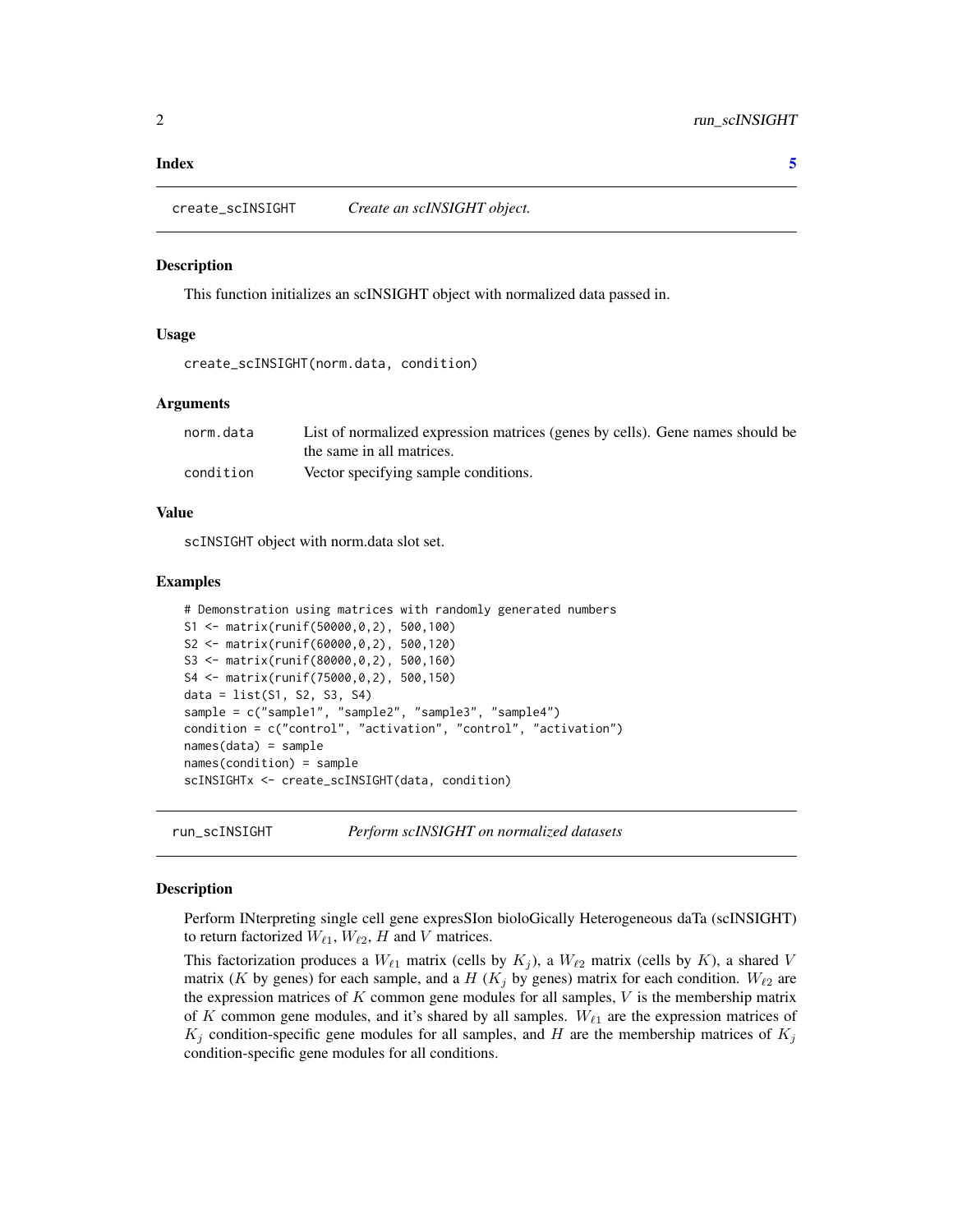### run\_scINSIGHT 3

### Usage

```
run_scINSIGHT(
 object,
 K = seq(5, 15, 2),K_{-}j = 2,LDA = c(0.001, 0.01, 0.1, 1, 10),
  thre.niter = 500,
  thre.delta = 0.01,
 num.cores = 1,
 B = 5,out.dir = NULL,
 method = "increase"
\mathcal{L}
```
### Arguments

| object     | scINSIGHT object.                                                                                                                                                                                                                                                                          |
|------------|--------------------------------------------------------------------------------------------------------------------------------------------------------------------------------------------------------------------------------------------------------------------------------------------|
| K          | Number of common gene modules. (default $c(5, 7, 9, 11, 13, 15)$ )                                                                                                                                                                                                                         |
| K_j        | Number of dataset-specific gene modules. (default 2)                                                                                                                                                                                                                                       |
| <b>LDA</b> | Regularization parameters. (default c(0.001, 0.01, 0.1, 1, 10))                                                                                                                                                                                                                            |
| thre.niter | Maximum number of block coordinate descent iterations to perform. (default<br>500)                                                                                                                                                                                                         |
| thre.delta | Stop iteration when the reduction of objective function is less than the threshold.<br>(default 0.01)                                                                                                                                                                                      |
| num.cores  | Number of cores used for optimizing factorizations in parallel (default 1).                                                                                                                                                                                                                |
| B          | Number of repeats with random seed from 1 to B. (default 5)                                                                                                                                                                                                                                |
| out.dir    | Output directory of scINSIGHT results. (default NULL)                                                                                                                                                                                                                                      |
| method     | Method of updating the factorization (default "increase"). If provide multiple<br>K, user can choose method between "increase" and "decrease".                                                                                                                                             |
|            | For "increase", the algorithm will first perform factorization with the least $K =$<br>$K_1$ . Then initialize $K_2 - K_1$ facotrs, where $K_2$ is the K sightly larger than $K_1$ ,<br>and perform facotrization with these new facotrs. Continue this process until the<br>largest $K$ . |
|            | For "increase", the algorithm will first perform factorization with the largest<br>$K = K_1$ . Then choose $K_2$ facotrs, where $K_2$ is the K sightly less than $K_1$ ,<br>and perform facotrization with these new facotrs. Continue this process until<br>the least $K$ .               |

### Value

scINSIGHT object with  $W_1, W_2, H, V$  and parameters slots set.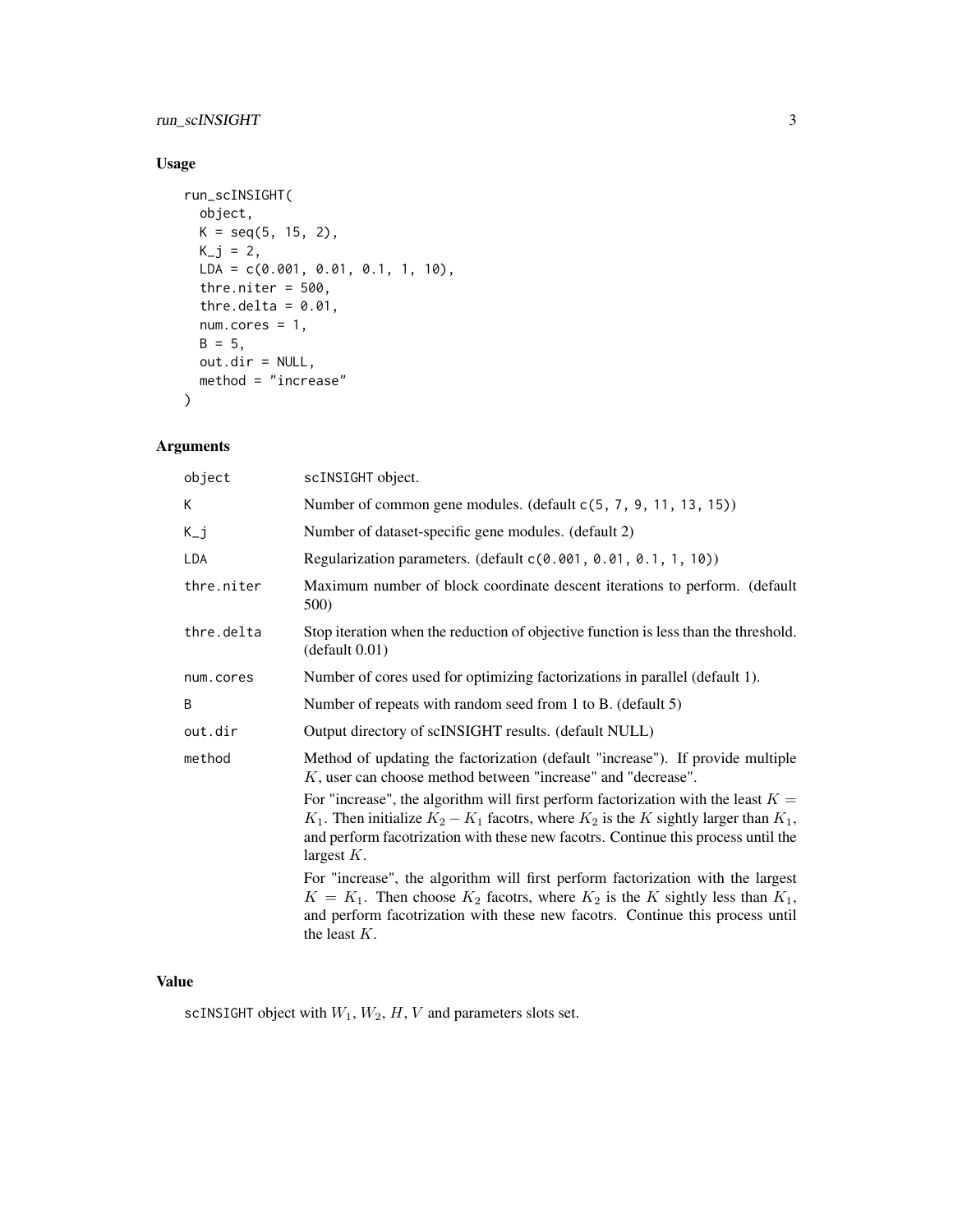<span id="page-3-0"></span>scINSIGHT-class *The scINSIGHT Class*

### Description

The scINSIGHT object is created from two or more single cell datasets. To construct a scINSIGHT object, the user needs to provide at least two normalized expression (or another single-cell modality) matrices and the condition vector.

### Details

The key slots used in the scINSIGHT object are described below.

### Slots

norm.data List of normalized expression matrices (genes by cells). Each matrix should have the same number and name of genes.

condition Vector specifying each sample's condition name.

 $W_1$ 1 List of  $W_{\ell_1}$  estimated by scINSIGHT, names correspond to sample names.

W\_2 List of  $W_{\ell 2}$  estimated by scINSIGHT, names correspond to sample names.

 $H$  List of  $H$  estimated by scINSIGHT, names correspond to condition names.

V Matrix V estimated by scINSIGHT.

norm. W\_2 List of  $W_{\ell 2}$  after normalization. Recommended for downstream analysis.

clusters List of cluster results.

parameters List of selected parameters, including  $K$  and  $\lambda$ .